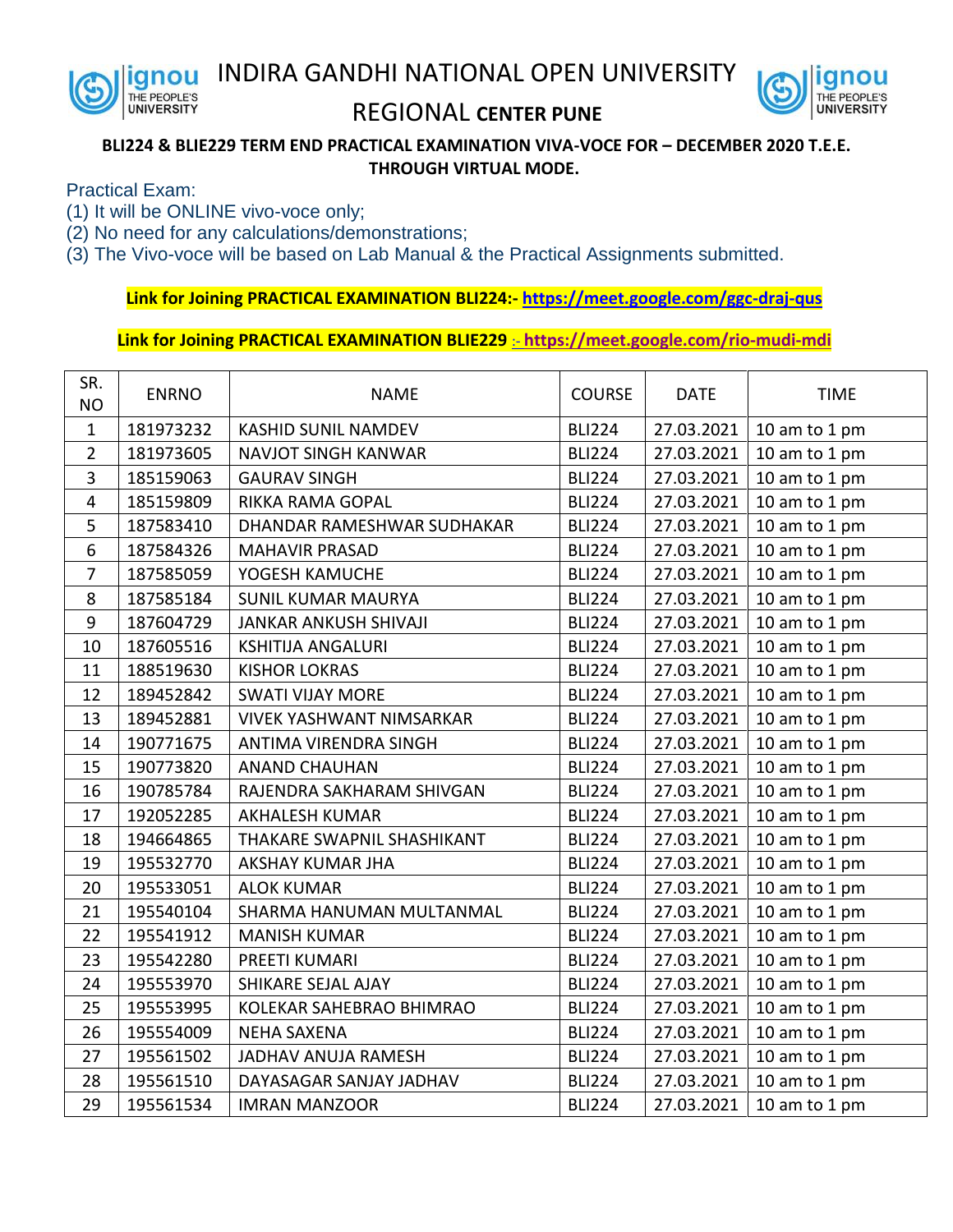| SR.<br><b>NO</b> | <b>ENRNO</b> | <b>NAME</b>                    | <b>COURSE</b>  | <b>DATE</b> | <b>TIME</b>   |
|------------------|--------------|--------------------------------|----------------|-------------|---------------|
| 30               | 195561541    | MATH MAHENDRA GURUMURTHY       | <b>BLI224</b>  | 27.03.2021  | 10 am to 1 pm |
| 31               | 195561559    | <b>GADKAR MAHESH VIKRAM</b>    | <b>BLI224</b>  | 27.03.2021  | 2 pm to 5 pm  |
| 32               | 195561566    | BALAJI PRABHAKAR JADHAV        | <b>BLI224</b>  | 27.03.2021  | 2 pm to 5 pm  |
| 33               | 195576502    | <b>ROHIT</b>                   | <b>BLI224</b>  | 27.03.2021  | 2 pm to 5 pm  |
| 34               | 198152151    | <b>JITENDER</b>                | <b>BLI224</b>  | 27.03.2021  | 2 pm to 5 pm  |
| 35               | 198152359    | <b>ABHISHEK SHARMA</b>         | <b>BLI224</b>  | 27.03.2021  | 2 pm to 5 pm  |
| 36               | 198152746    | MONIKA BAPURAO MHASKE          | <b>BLI224</b>  | 27.03.2021  | 2 pm to 5 pm  |
| 37               | 198153580    | <b>GOURAV CHOUHAN</b>          | <b>BLI224</b>  | 27.03.2021  | 2 pm to 5 pm  |
| 38               | 198153709    | <b>HABIBUR RAHAMAN</b>         | <b>BLI224</b>  | 27.03.2021  | 2 pm to 5 pm  |
| 39               | 198153716    | KANDEKAR AKASH SHANTARAM       | <b>BLI224</b>  | 27.03.2021  | 2 pm to 5 pm  |
| 40               | 198153984    | <b>VISHAL SHARMA</b>           | <b>BLI224</b>  | 27.03.2021  | 2 pm to 5 pm  |
| 41               | 198154037    | <b>ANEESH KUMAR</b>            | <b>BLI224</b>  | 27.03.2021  | 2 pm to 5 pm  |
| 42               | 198588046    | <b>RANA PRATAP SINGH</b>       | <b>BLI224</b>  | 27.03.2021  | 2 pm to 5 pm  |
| 43               | 198588060    | <b>JOSEKUTTY VM</b>            | <b>BLI224</b>  | 27.03.2021  | 2 pm to 5 pm  |
| 44               | 2000194949   | <b>V SWATHI</b>                | <b>BLI224</b>  | 27.03.2021  | 2 pm to 5 pm  |
| 45               | 2000195143   | <b>RAHUL</b>                   | <b>BLI224</b>  | 27.03.2021  | 2 pm to 5 pm  |
| 46               | 2000195781   | <b>SUNITA VIKAS BOTRE</b>      | <b>BLI224</b>  | 27.03.2021  | 2 pm to 5 pm  |
| 47               | 2000365548   | RANJITH KUMAR ARRURI           | <b>BLI224</b>  | 27.03.2021  | 2 pm to 5 pm  |
| 48               | 2000365595   | PATIL VISHALRAJ BAJIRAO        | <b>BLI224</b>  | 27.03.2021  | 2 pm to 5 pm  |
| 49               | 2000642220   | <b>BIBHA KUMARI</b>            | <b>BLI224</b>  | 27.03.2021  | 2 pm to 5 pm  |
| 50               | 2000668605   | <b>DHIRAJ SINGH</b>            | <b>BLI224</b>  | 27.03.2021  | 2 pm to 5 pm  |
| 51               | 2000668647   | JAYBHAYE EKNATH BHUJANGRAO     | <b>BLI224</b>  | 27.03.2021  | 2 pm to 5 pm  |
| 52               | 2000958142   | <b>JAYA PATIL</b>              | <b>BLI224</b>  | 27.03.2021  | 2 pm to 5 pm  |
| 53               | 2001349618   | <b>SURINDER SINGH</b>          | <b>BLI224</b>  | 27.03.2021  | 2 pm to 5 pm  |
| 54               | 2001475426   | <b>ASHMER SINGH</b>            | <b>BLI224</b>  | 27.03.2021  | 2 pm to 5 pm  |
| 55               | 2001481645   | YADAV DEVENDRASINGH FULCHANDRA | <b>BLI224</b>  | 27.03.2021  | 2 pm to 5 pm  |
| 56               | 2001597466   | <b>SWATI RAJ</b>               | <b>BLI224</b>  | 27.03.2021  | 2 pm to 5 pm  |
| 57               | 2002044378   | KHANDAGALE SIDDHESHWAR BHARAT  | <b>BLI224</b>  | 27.03.2021  | 2 pm to 5 pm  |
| 58               | 2002347862   | NISHA UPPAL                    | <b>BLI224</b>  | 27.03.2021  | 2 pm to 5 pm  |
| 59               | 2002394519   | <b>KAPIL</b>                   | <b>BLI224</b>  | 27.03.2021  | 2 pm to 5 pm  |
| 60               | 200431580    | <b>CHAVAN MILIND BHIVA</b>     | <b>BLI224</b>  | 27.03.2021  | 2 pm to 5 pm  |
| 61               | 200431716    | SHEDGE SUCHITA SHIVAJI         | <b>BLI224</b>  | 27.03.2021  | 2 pm to 5 pm  |
| 62               | 175725630    | <b>SUNIL KUMAR YADAV</b>       | <b>BLIE229</b> | 26.03.2021  | 1 pm to 4 pm  |
| 63               | 181973232    | KASHID SUNIL NAMDEV            | <b>BLIE229</b> | 26.03.2021  | 1 pm to 4 pm  |
| 64               | 181973605    | NAVJOT SINGH KANWAR            | BLIE229        | 26.03.2021  | 1 pm to 4 pm  |
| 65               | 185159809    | RIKKA RAMA GOPAL               | <b>BLIE229</b> | 26.03.2021  | 1 pm to 4 pm  |
| 66               | 187583410    | DHANDAR RAMESHWAR SUDHAKAR     | <b>BLIE229</b> | 26.03.2021  | 1 pm to 4 pm  |
| 67               | 187585059    | YOGESH KAMUCHE                 | BLIE229        | 26.03.2021  | 1 pm to 4 pm  |
| 68               | 187585184    | <b>SUNIL KUMAR MAURYA</b>      | <b>BLIE229</b> | 26.03.2021  | 1 pm to 4 pm  |
| 69               | 187604729    | JANKAR ANKUSH SHIVAJI          | <b>BLIE229</b> | 26.03.2021  | 1 pm to 4 pm  |
| 70               | 187605516    | <b>KSHITIJA ANGALURI</b>       | <b>BLIE229</b> | 26.03.2021  | 1 pm to 4 pm  |
| 71               | 188519630    | <b>KISHOR LOKRAS</b>           | <b>BLIE229</b> | 26.03.2021  | 1 pm to 4 pm  |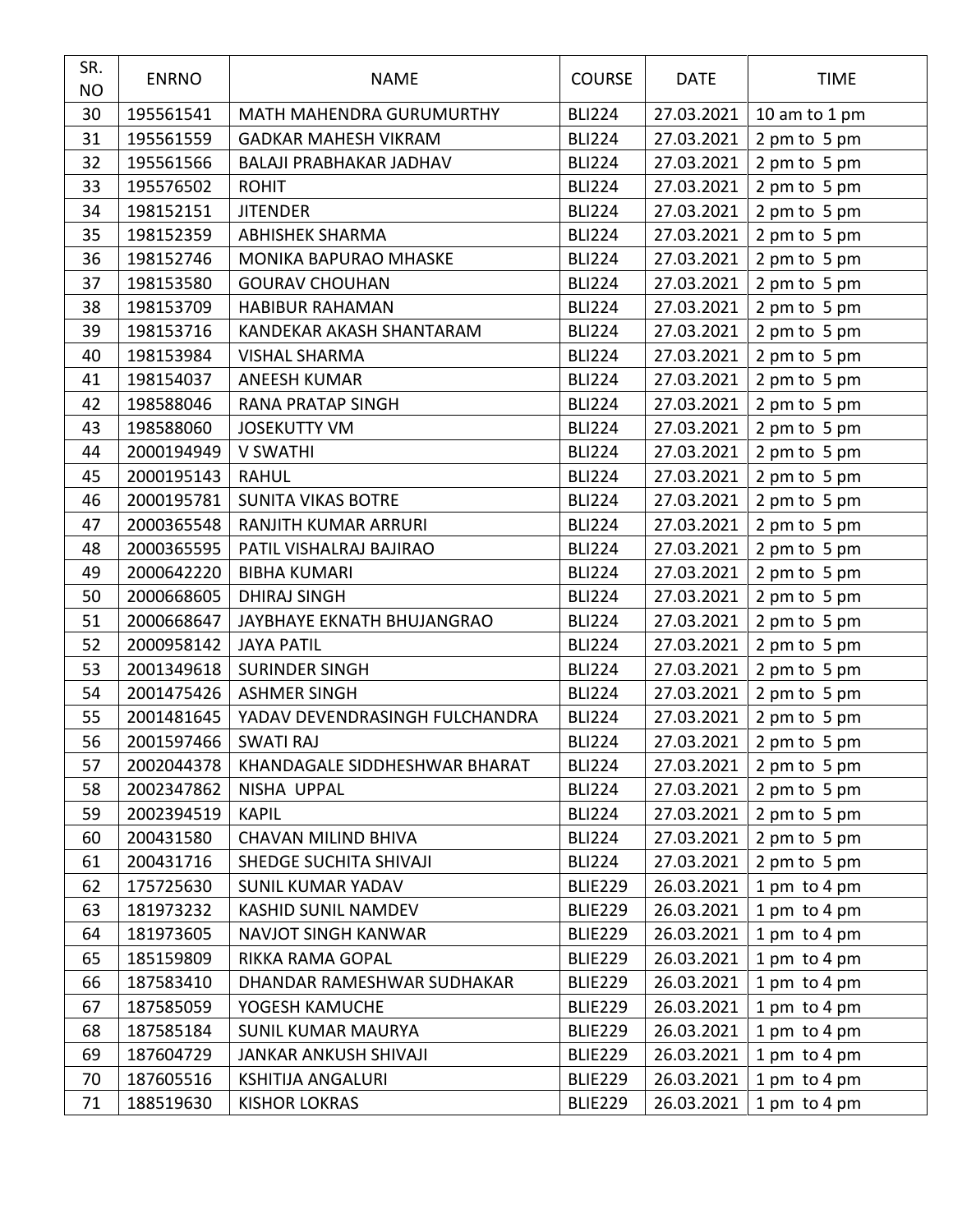| SR.<br><b>NO</b> | <b>ENRNO</b> | <b>NAME</b>                     | <b>COURSE</b>  | <b>DATE</b> | <b>TIME</b>        |
|------------------|--------------|---------------------------------|----------------|-------------|--------------------|
| 72               | 189452842    | <b>SWATI VIJAY MORE</b>         | <b>BLIE229</b> | 26.03.2021  | 1 pm to 4 pm       |
| 73               | 189452881    | <b>VIVEK YASHWANT NIMSARKAR</b> | <b>BLIE229</b> | 26.03.2021  | 1 pm to 4 pm       |
| 74               | 190771675    | ANTIMA VIRENDRA SINGH           | <b>BLIE229</b> | 26.03.2021  | 1 pm to 4 pm       |
| 75               | 190773820    | <b>ANAND CHAUHAN</b>            | <b>BLIE229</b> | 26.03.2021  | 1 pm to 4 pm       |
| 76               | 190785784    | RAJENDRA SAKHARAM SHIVGAN       | <b>BLIE229</b> | 26.03.2021  | 1 pm to 4 pm       |
| 77               | 192052285    | <b>AKHALESH KUMAR</b>           | <b>BLIE229</b> | 26.03.2021  | 1 pm to 4 pm       |
| 78               | 194664865    | THAKARE SWAPNIL SHASHIKANT      | <b>BLIE229</b> | 26.03.2021  | 1 pm to 4 pm       |
| 79               | 195532770    | AKSHAY KUMAR JHA                | <b>BLIE229</b> | 26.03.2021  | 1 pm to 4 pm       |
| 80               | 195533051    | <b>ALOK KUMAR</b>               | <b>BLIE229</b> | 26.03.2021  | 1 pm to 4 pm       |
| 81               | 195540104    | SHARMA HANUMAN MULTANMAL        | <b>BLIE229</b> | 26.03.2021  | 1 pm to 4 pm       |
| 82               | 195553995    | KOLEKAR SAHEBRAO BHIMRAO        | <b>BLIE229</b> | 26.03.2021  | 1 pm to 4 pm       |
| 83               | 195554009    | <b>NEHA SAXENA</b>              | <b>BLIE229</b> | 26.03.2021  | 1 pm to 4 pm       |
| 84               | 195561502    | JADHAV ANUJA RAMESH             | <b>BLIE229</b> | 26.03.2021  | 1 pm to 4 pm       |
| 85               | 195561510    | DAYASAGAR SANJAY JADHAV         | <b>BLIE229</b> | 26.03.2021  | 1 pm to 4 pm       |
| 86               | 195561534    | <b>IMRAN MANZOOR</b>            | <b>BLIE229</b> | 26.03.2021  | 1 pm to 4 pm       |
| 87               | 195561566    | <b>BALAJI PRABHAKAR JADHAV</b>  | <b>BLIE229</b> | 26.03.2021  | 1 pm to 4 pm       |
| 88               | 195576502    | <b>ROHIT</b>                    | <b>BLIE229</b> | 26.03.2021  | 1 pm to 4 pm       |
| 89               | 198152359    | <b>ABHISHEK SHARMA</b>          | <b>BLIE229</b> | 26.03.2021  | 1 pm to 4 pm       |
| 90               | 198152420    | RAVI CHANDRA PRAKASH            | <b>BLIE229</b> | 26.03.2021  | 1 pm to 4 pm       |
| 91               | 198152746    | MONIKA BAPURAO MHASKE           | <b>BLIE229</b> | 26.03.2021  | 1 pm to 4 pm       |
| 92               | 198153580    | <b>GOURAV CHOUHAN</b>           | <b>BLIE229</b> | 26.03.2021  | 4.30 pm to 6.00 pm |
| 93               | 198153709    | <b>HABIBUR RAHAMAN</b>          | <b>BLIE229</b> | 26.03.2021  | 4.30 pm to 6.00 pm |
| 94               | 198153716    | KANDEKAR AKASH SHANTARAM        | <b>BLIE229</b> | 26.03.2021  | 4.30 pm to 6.00 pm |
| 95               | 198153984    | <b>VISHAL SHARMA</b>            | <b>BLIE229</b> | 26.03.2021  | 4.30 pm to 6.00 pm |
| 96               | 198154037    | <b>ANEESH KUMAR</b>             | <b>BLIE229</b> | 26.03.2021  | 4.30 pm to 6.00 pm |
| 97               | 198588046    | <b>RANA PRATAP SINGH</b>        | <b>BLIE229</b> | 26.03.2021  | 4.30 pm to 6.00 pm |
| 98               | 2000194949   | <b>V SWATHI</b>                 | <b>BLIE229</b> | 26.03.2021  | 4.30 pm to 6.00 pm |
| 99               | 2000195143   | <b>RAHUL</b>                    | <b>BLIE229</b> | 26.03.2021  | 4.30 pm to 6.00 pm |
| 100              | 2000195781   | <b>SUNITA VIKAS BOTRE</b>       | <b>BLIE229</b> | 26.03.2021  | 4.30 pm to 6.00 pm |
| 101              | 2000365548   | RANJITH KUMAR ARRURI            | <b>BLIE229</b> | 26.03.2021  | 4.30 pm to 6.00 pm |
| 102              | 2000365595   | PATIL VISHALRAJ BAJIRAO         | <b>BLIE229</b> | 26.03.2021  | 4.30 pm to 6.00 pm |
| 103              | 2000642220   | <b>BIBHA KUMARI</b>             | <b>BLIE229</b> | 26.03.2021  | 4.30 pm to 6.00 pm |
| 104              | 2000668605   | <b>DHIRAJ SINGH</b>             | BLIE229        | 26.03.2021  | 4.30 pm to 6.00 pm |
| 105              | 2000668647   | JAYBHAYE EKNATH BHUJANGRAO      | <b>BLIE229</b> | 26.03.2021  | 4.30 pm to 6.00 pm |
| 106              | 2000958142   | <b>JAYA PATIL</b>               | <b>BLIE229</b> | 26.03.2021  | 4.30 pm to 6.00 pm |
| 107              | 2001349618   | <b>SURINDER SINGH</b>           | <b>BLIE229</b> | 26.03.2021  | 4.30 pm to 6.00 pm |
| 108              | 2001475426   | <b>ASHMER SINGH</b>             | <b>BLIE229</b> | 26.03.2021  | 4.30 pm to 6.00 pm |
| 109              | 2001481645   | YADAV DEVENDRASINGH FULCHANDRA  | <b>BLIE229</b> | 26.03.2021  | 4.30 pm to 6.00 pm |
| 110              | 2001597466   | <b>SWATI RAJ</b>                | <b>BLIE229</b> | 26.03.2021  | 4.30 pm to 6.00 pm |
| 111              | 2002044378   | KHANDAGALE SIDDHESHWAR BHARAT   | <b>BLIE229</b> | 26.03.2021  | 4.30 pm to 6.00 pm |
| 112              | 2002347862   | NISHA UPPAL                     | <b>BLIE229</b> | 26.03.2021  | 4.30 pm to 6.00 pm |
| 113              | 2002394519   | <b>KAPIL</b>                    | <b>BLIE229</b> | 26.03.2021  | 4.30 pm to 6.00 pm |